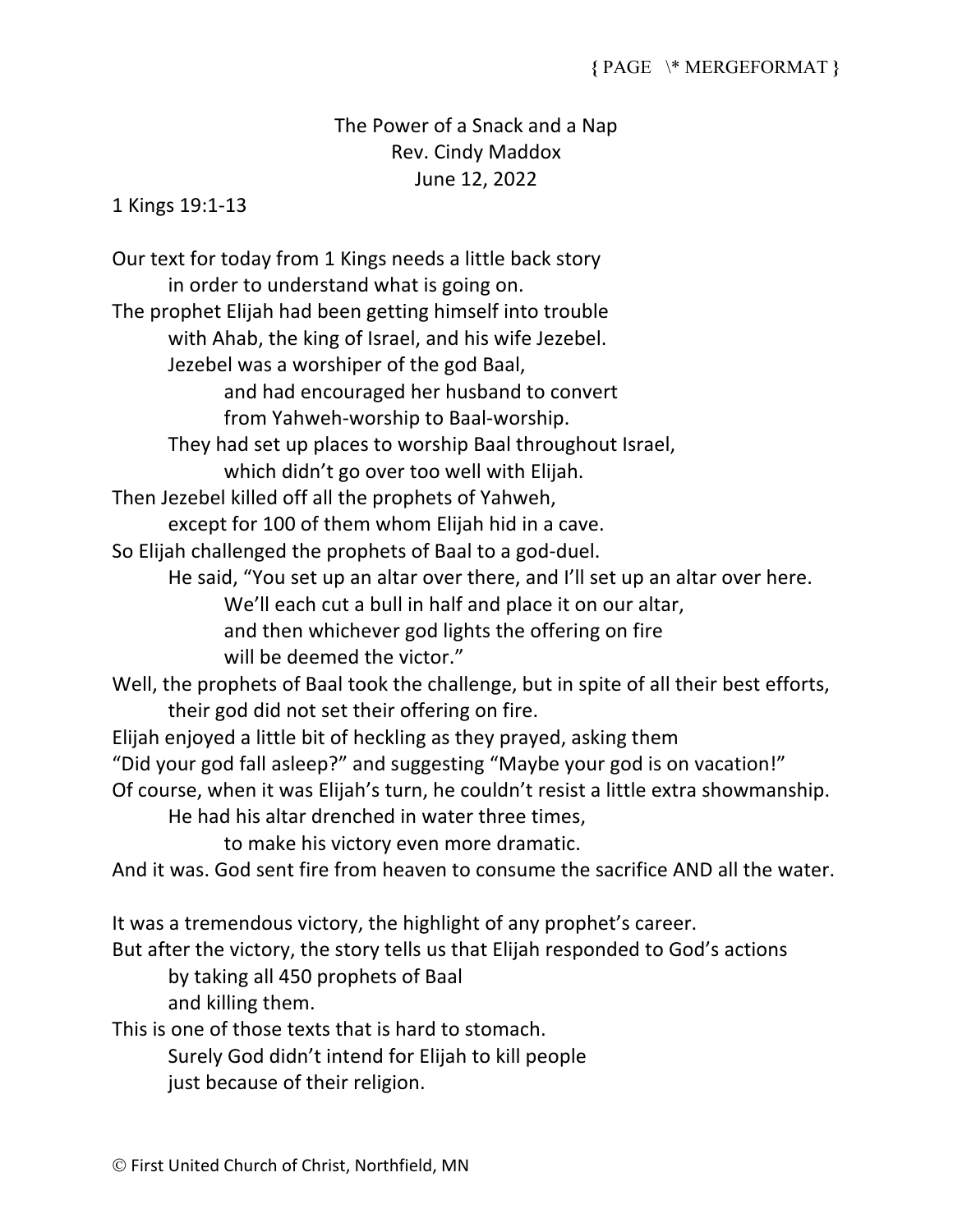There should be some punishment from God, or at least a divine rebuke for these senseless murders. But there isn't, and I don't like it. There is at least a decent explanation. Jesuit priest and peace activist Daniel Berrigan, in his book *The Kings and Their Gods*, "interprets 1–2 Kings as self-serving imperial records that portray Israel's kings as they saw themselves and wanted others to see them — God favors my regime and hates my enemies."1 So if this story of slaughter on behalf of God is little more than an effort to portray Israel's kings as they wanted others to see them, then it is easy for us to say, "This story is a reflection of the people who wrote the story, not a reflection of the God they proclaim to write the story about."

With that background, let's read the next part of the story from 1 Kings 19.

*Ahab told Jezebel all that Elijah had done, and how he had killed all the prophets with the sword. Then Jezebel sent a messenger to Elijah, saying, "So may the gods do to me, and more also, if I do not make your life like the life of one of them by this time tomorrow." Then Elijah was afraid; he got up and fled for his life, and came to Beer-sheba, which belongs to Judah; he left his servant there. But he himself went a day's journey into the wilderness, and came and sat down under a solitary broom tree. He asked that he might die: "It is enough; now, O Lord, take away my life, for I am no better than my ancestors." Then he lay down under the broom tree and fell asleep. Suddenly an angel touched him and said to him, "Get up and eat." He looked, and there at his head was a cake baked on hot stones, and a jar of water. He ate and drank, and lay down again. The angel of the Lord came a second time, touched him, and said, "Get up and eat, otherwise the journey will be too much for you." He got up, and ate and drank.* 

I have heard it said that this part of Elijah's story can best be summarized with one line:

*Never underestimate the spiritual power of a snack and a nap!*

<sup>&</sup>lt;sup>1</sup> Clendenin, Dan. www.JourneyWithJesus.net.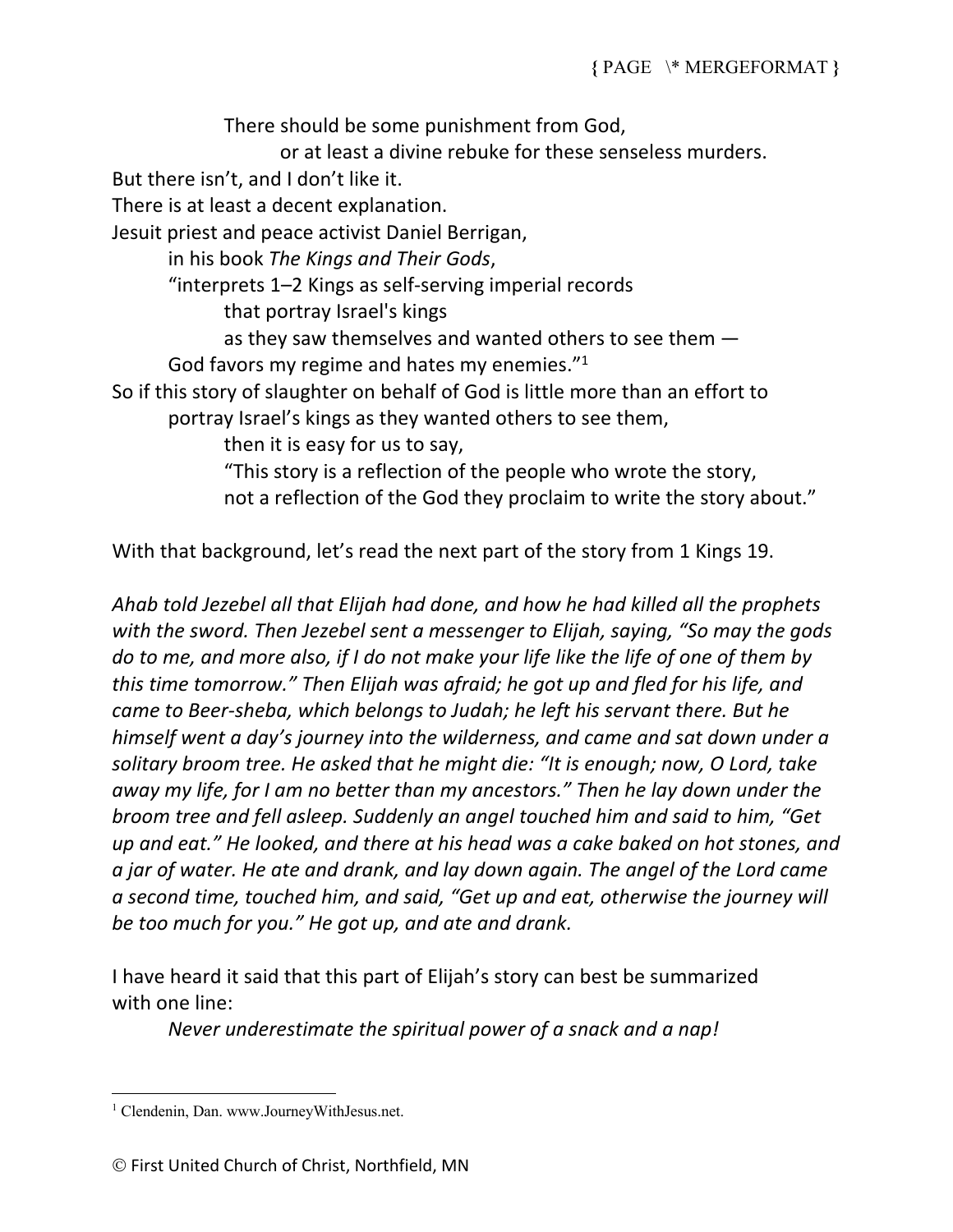It's a funny take on this story, and it is true!

Sometimes the world looks different after something as simple as a snack and a nap!

But of course the story was more serious.

It had been just a few days since his tremendous victory,

surely the pinnacle of his prophetic career.

One threat from the queen and he had fled for his life.

Surely the God who had sent down fire from heaven

could also protect Elijah from the queen's wrath.

But in addition to fleeing, his spirits sank into what we might today call depression.

He was despondent, despairing.

He didn't see reality accurately.

He said he was the only prophet of God left,

when he himself had saved the lives of 100 of them.

He prayed to die.

And for the first time maybe some of us can relate to Elijah.

We can't relate to miraculous demonstrations of God's power.

We can't relate (I hope) to killing our enemies.

But we can relate to depression.

A few years ago a colleague of mine told the story of how she was called to pastor the church of her dreams.

She had long identified this church as one she would love to pastor.

So when the well-known pastor there moved to another church, my colleague submitted her profile.

She went through the process. She was called. She was ecstatic. Until she wasn't.

Until she ran herself ragged trying to wrap up the job she was leaving, taking no break between one high-pressure job and the next.

She tried to ask for help.

She tried to tell people in her life that she was slipping, but they didn't see.

"You'll be fine once you get started," they said.

"You'll be fine. You'll be fine."

She wasn't fine. She said her first sermon there was horrible.

It was under ten minutes long and emotionally flat,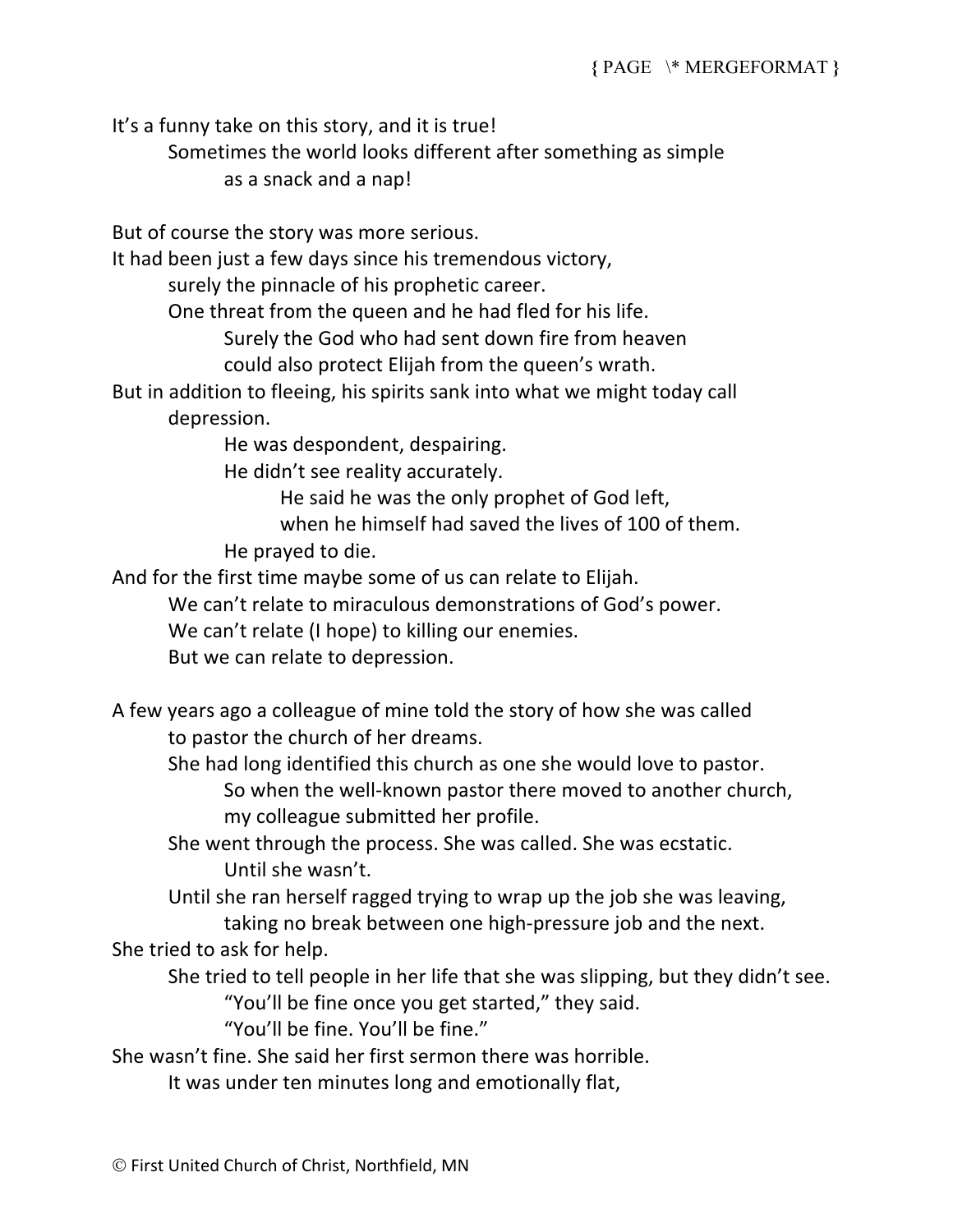and this from a Black woman who knows how to preach the gospel! She went into a depression

and had to take a leave of absence from the church she had *just* started. She tells of standing in her apartment, staring out the window at the cityscape, and she said, "All I saw was death."

She had the pinnacle experience of being called to a big pulpit and a prophetic ministry,

and then she wanted to die.

There is so much stigma around mental health in our society.

The brain is an organ, and when it malfunctions in one way,

we consider it a medical problem,

and when it malfunctions in a different way, we start placing blame.

They didn't work hard enough;

- they should shake it off;
- mind over matter;

count your blessings;

just stop thinking crazy thoughts!

Now, I do not claim to understand all about depression, nor do I claim to know its causes.

But I do believe that one of the contributing factors is the lack in our society of true rest.

Our society runs on unfettered capitalism,

and an unrestrained capitalism demands the sacrifice

of human bodies and spirits for the sake of profit.

Unchecked capitalism does not value rest or sabbath.

It does not value human individuality or expression.

It does not value mental health or self-care

unless it's a value-added corporate benefit

intended to cut costs and maximize profit.

And so we work. And we work. And we work.

And when we rest we still think about work.

We do not give our minds time to relax.

We do not give our spirits time to rejuvenate.

And so we become short-tempered and short-sighted.

We become angry and small-minded.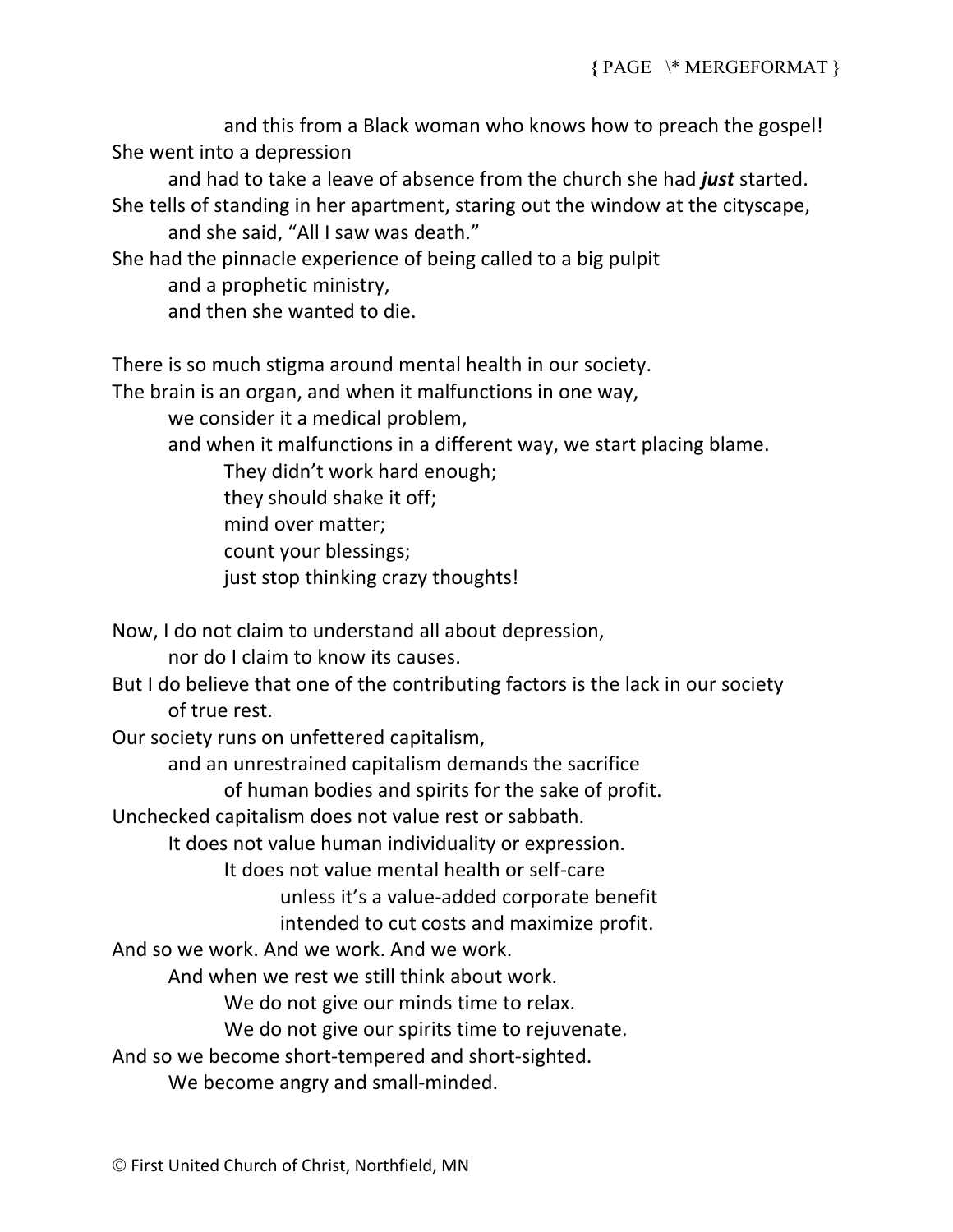We need to rest.

In 2016 a woman by the name of Tricia Hersey created what she calls The Nap Ministry, an organization that claims to examine the liberating power of naps. According to their website, the organization "engages with the power of performance art, site-specific installations, and community organizing to install sacred and safe spaces for the community to rest together. We facilitate immersive workshops and curate performance art that examines rest as a radical tool for community healing." It sounds lovely, doesn't it? A nap ministry. I'm imagining squishy pillows and cozy blankets at the end of each pew, or cots or mattresses in the assembly room. I'm imagining creating a safe space where people could rest away from the demands of their hectic lives. They would check their phones at the door, so they wouldn't be tempted to check them. They would have no responsibilities for those two hours other than to do absolutely nothing. It's a pipe dream, of course. Such a space wouldn't get used, even if we were to do such a thing. We're too busy being useful to rest. Besides, how can we rest when there is so much work to be done? So much job-related work, yes, but also justice work. How can we rest when we need gun reform NOW? How can we rest when we need to protect democracy NOW? How can we rest when we need to save our planet NOW? In part it's about staggered breathing. In a choir, when you can't hold a long note, directors will often tell you to stagger your breathing. The trick is not to breathe when the person next to you does. We all need to rest occasionally if we are to continue the good work.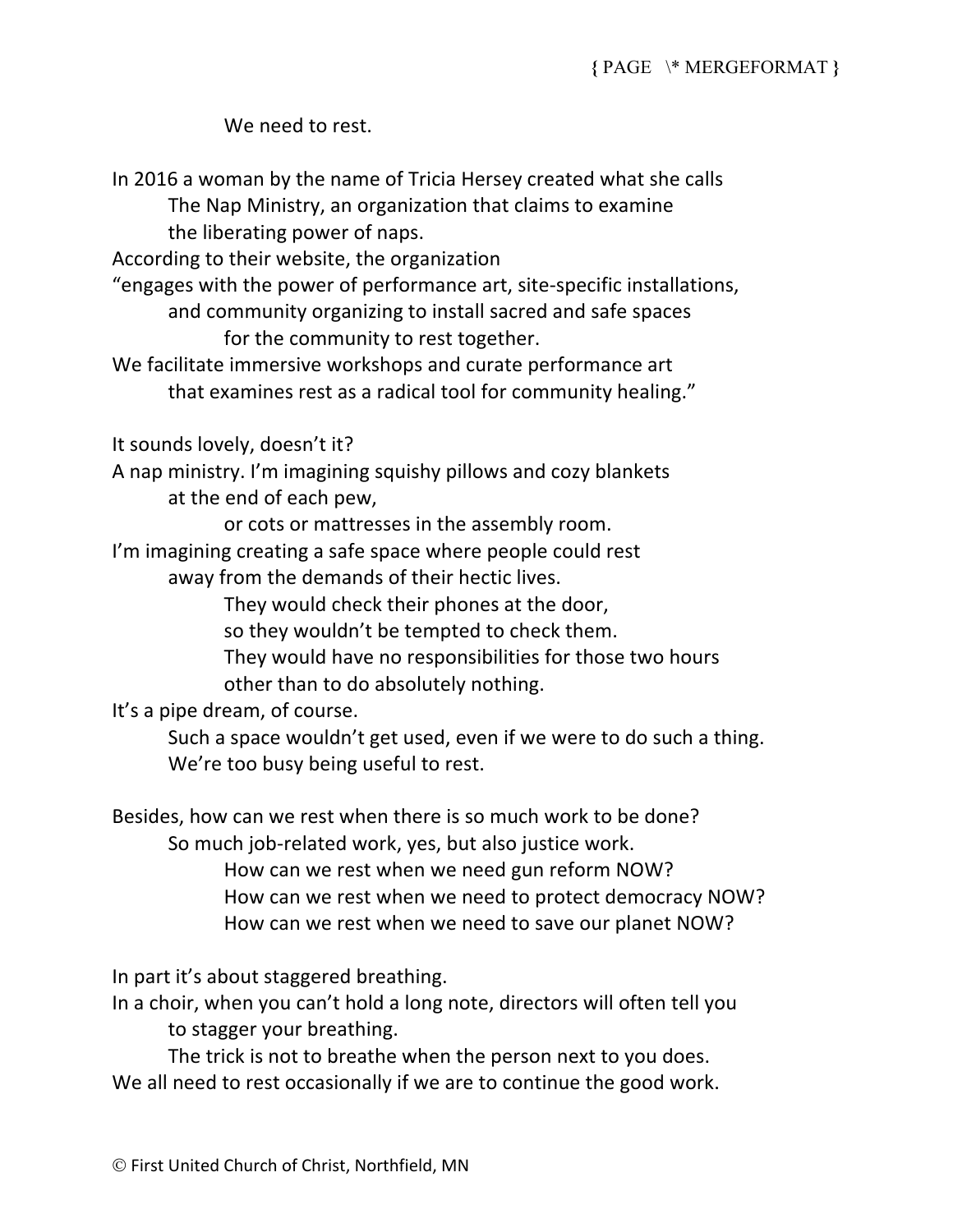We need to nourish our souls.

Never underestimate the spiritual power of a snack and a nap. The key is to wake up from your nap when you're done.

As lovely as the Nap Ministry sounds, it is about more than naps. It comes out of a framework called "Rest Is Resistance." The creator writes, "My rest as a Black woman in America suffering from generational exhaustion and racial trauma always was a political refusal and social justice uprising within my body. I took to rest and naps and slowing down as a way to save my life, resist the systems telling me to do more, and most importantly as a remembrance to my Ancestors who had their DreamSpace stolen from them. This is about more than naps. . . . It is about a deep unraveling from white supremacy and capitalism. These two systems are violent and evil. History tells us this and our present living shows this. Rest pushes back and disrupts a system that views human bodies as a tool for production and labor. . . . Black people are dying from sleep deprivation and our resistance to rest is a social justice and public health issue. Capitalism was [manifested] on plantations during chattel slavery and is the same system that is driving the entire globe to exhaustion and a deep disconnection with our bodies and minds today."2 She goes on to say that any calls to rest that are not rooted in black experience, and in black theologies of liberation, are not worth listening to. So I'm calling you to rest, AND I'm calling you—calling us—to study and learn about the need for rest within the Black community, and that doesn't sound restful, does it?

It sounds like more work.

Yes, and yes.

Yes, I am calling you to rest.

And I am calling you—calling us—to continue to learn. We can do both—sometimes simultaneously, sometimes in turn—

<sup>2</sup> Hersey, Tricia. "Rest is anything that connects your mind and body." February 21, 2022, thenapministry.wordpress.com.